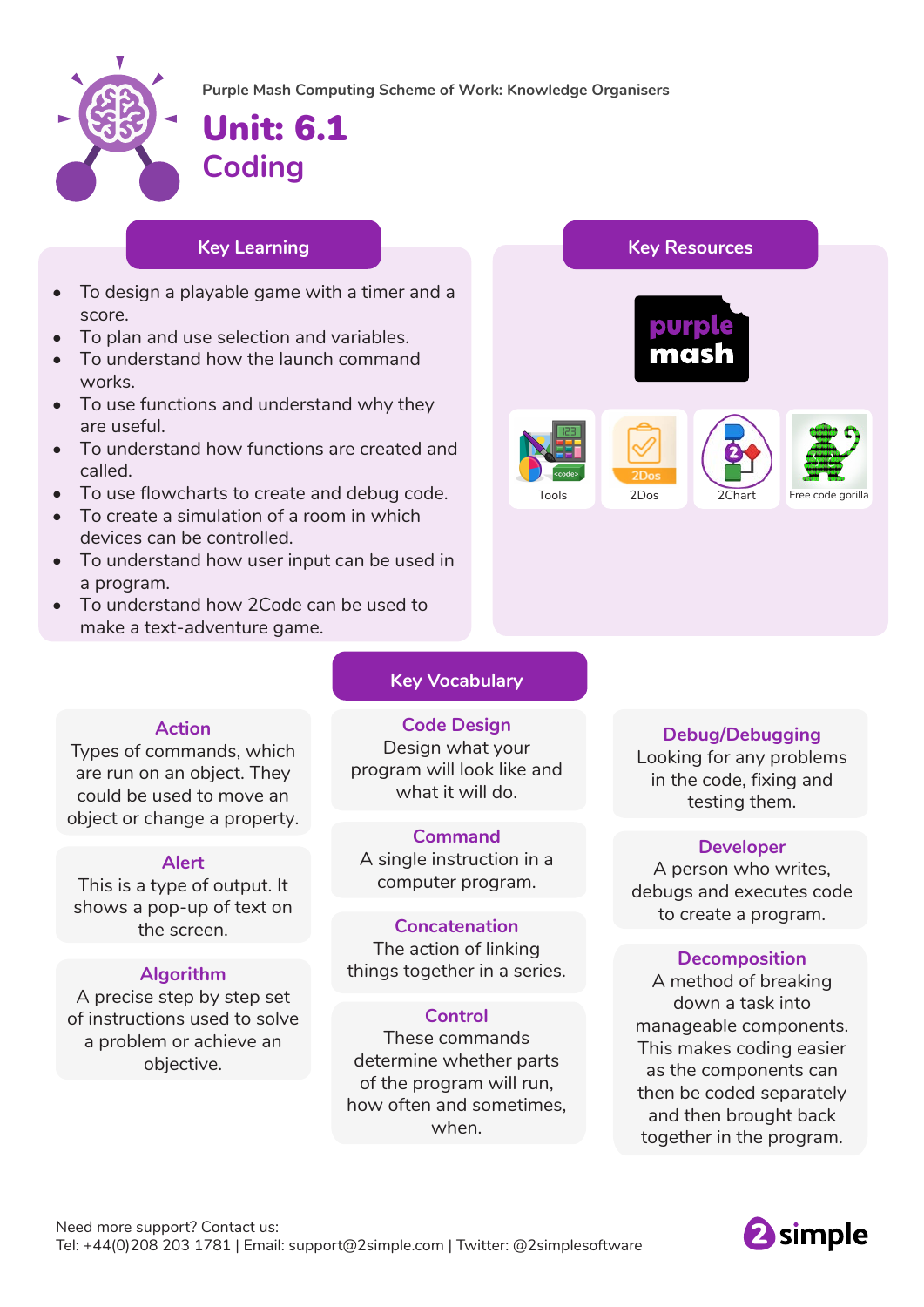

## Unit: 6.1 **Coding**

**Key Vocabulary**

## **Event**

Something that causes a block of code to be run.

## **Function**

A block or sequence of code that you can access when you need it, so you don't have to rewrite the code repeatedly Instead, you simply 'call' the function each time you want it.

## **Get Input**

This puts the text that a user types into the computer's temporary memory to be used to control the program flow.

## **If**

A conditional command. This tests a statement. If the condition is true, then the commands inside the block will be run.

## **If/Else**

A conditional command. This tests a statement. If the condition is true, then the commands inside the 'if block' will be run. If the condition is not met, then the commands inside the 'else block' are run.

**Input**

Information going into the computer. Can include moving or clicking the mouse, using the keyboard, swiping and tilting the device.

## **Launch Command**

A command that launches another program within the existing program.

## **Output**

Information that comes out of the computer e.g. sound.

## **Object**

An element in a computer program that can be changed using actions or properties. In 2Code, buttons, characters and vehicles are types of objects.

## **Procedure**

A set of coded instructions that perform a certain task.

## **Repeat**

This command can be used to make a block of commands run a set number of times or forever.

## **Sequence**

This is when a computer program runs commands in order. In 2Code this can also include "repeat" or a timer.

## **Selection**

This is a conditional/decision command. When selection is used, a program will choose a different outcome depending on a condition.

## **Simulation**

A model that represents a real or imaginary situation.

## **String**

A sequence of characters, which could form words, phrases or even whole sentences.

### **Timer**

Use this command to run a block of commands after a timed delay or at regular intervals.

## **User Input**

When a program requires an input from a user such as a click or text from a keyboard.

## **Variable**

A named area in computer memory. A variable has a name and a value. The program can change this variable value.

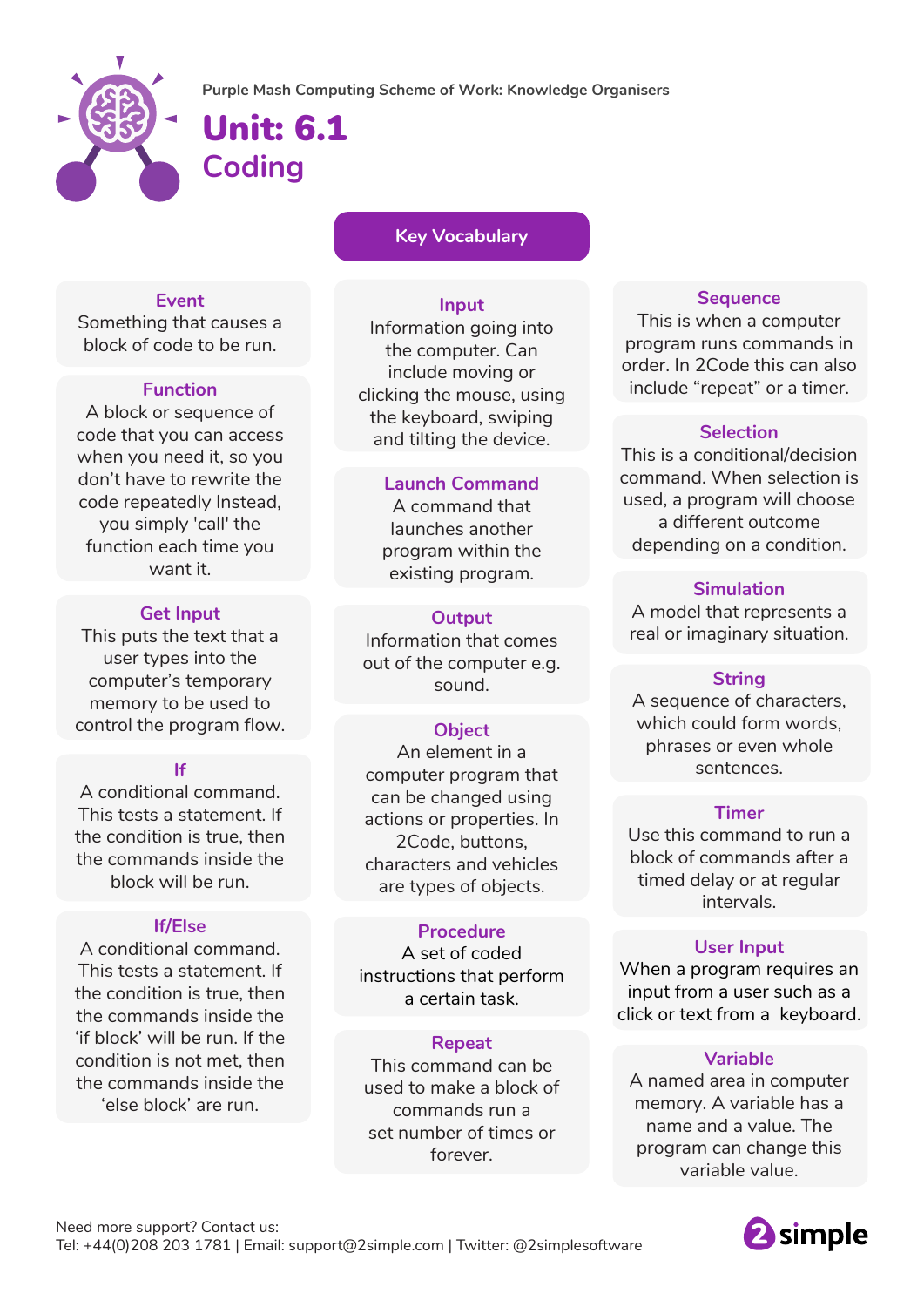